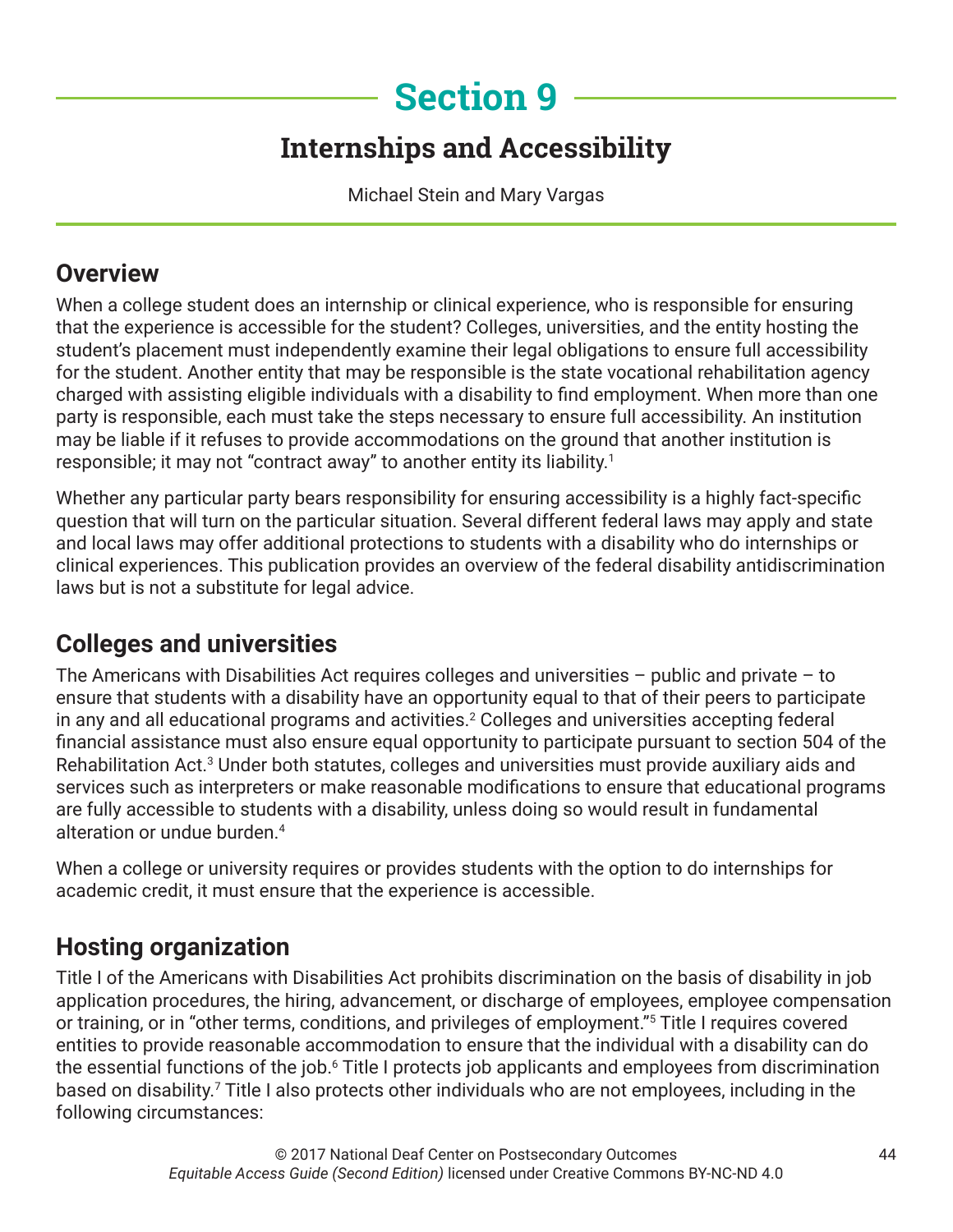- The intern is a volunteer who receives "significant remuneration" such as pension, group life insurance, worker's compensation, or access to professional certifications (even if from the educational institution).<sup>8</sup> Courts have held that academic credit and practical experience do not qualify as significant remuneration.<sup>9</sup>
- The intern is a volunteer in a program that regularly leads to employment with the hosting organization or with another employer.<sup>10</sup>
- $\cdot$  The intern participates in an apprenticeship or training program.<sup>11</sup>

Even if Title I does not apply, other disability laws may apply. Section 504 applies to entities receiving federal financial assistance.<sup>12</sup> Title II of the ADA applies to public entities.<sup>13</sup> Some courts have held that Title III of the ADA applies to places of public accommodation that use independent contractors or otherwise provide volunteering opportunities for the public at large.<sup>14</sup>

### **Vocational rehabilitation services**

A possible resource is your state's vocational rehabilitation agency. Each state has a vocational rehabilitation agency charged with assisting individuals with a disability in finding employment. Each state has its own eligibility requirements – for instance, some will assist only those individuals who demonstrate financial need. Eligible individuals with a disability may receive financial support to obtain the skills necessary for employment, including but not limited to accommodations necessary for that education. The agency may provide financial and logistical support in placing the student in an internship and ensuring that the experience is accessible, especially if the internship will lead to employment. Check with your state's agency to determine what services it will provide for eligible individuals with a disability.

In a 1982 case predating the ADA, a federal appeals court held that as between the university and vocational rehabilitation agency, the state agency is primarily responsible for paying for auxiliary aids and services for eligible clients.<sup>15</sup> In that case, the court held that the vocational rehabilitation agency rather than the university had to pay for the interpreter services for a deaf college student.<sup>16</sup> In light of this holding, institutions should consider requesting that the state agency cover the cost of auxiliary aids and services. However, an agency's refusal to pay for auxiliary aids and services for eligible clients does not excuse universities or hosting organizations from compliance with disability laws.17 If neither the institution nor the agency provides auxiliary aids and services, courts may hold both entities liable.

#### **Real-life example: University of Texas at Houston Medical School**

The University of Texas at Houston Medical School (UT-Houston) provided medical students with the option to do away rotations for academic credit at programs not affiliated with the medical school. A deaf medical student applied for and received approval for an away rotation at the University of California at San Francisco (UCSF) for academic credit. The deaf medical student contacted UCSF to request interpreting services. UCSF stated that it would require reimbursement from UT-Houston for interpreter services.

UT-Houston initially refused to provide interpreters because doing an away rotation for academic credit was optional and not necessary for a medical degree. UT-Houston reconsidered and agreed to pay up to \$12,375 for interpreter services. This amount represented the approximate cost of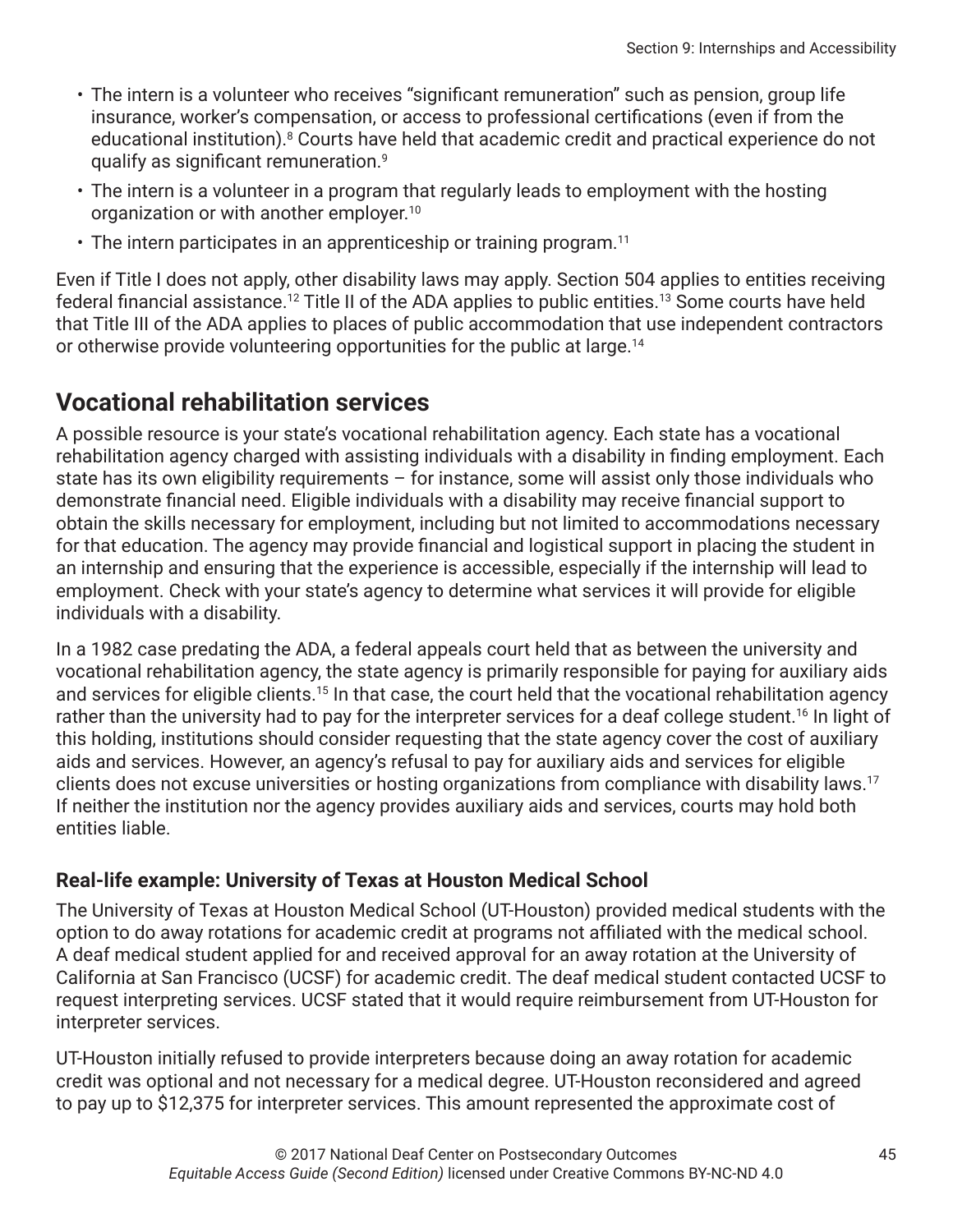interpreter services in the deaf student's two previous rotations. UT-Houston stated that the student would be responsible for the rest of the cost. UCSF estimated that the total cost of interpreter services would be nearly \$22,000. The student was unable to participate in the away elective due to the lack of sufficient committed funding for interpreter services.

The student filed a complaint against UT-Houston with the United States Department of Education's Office of Civil Rights (OCR). OCR issued a letter of finding stating that UT-Houston violated section 504 of the Rehabilitation Act and Title II of the ADA in limiting the student's ability to do an away rotation on the basis of disability, when students without a disability were permitted to do such rotations for academic credit. Since the student filed only against UT- Houston, OCR did not address UCSF's independent obligation to pay for interpreter services.

#### **Real-life example: University of San Francisco & Stanford Hospital**

A nursing student with a learning disability enrolled at the University of San Francisco (USF). USF contracts with local hospitals to host clinical courses conducted by USF faculty. During the clinic, the nursing student interacted with Stanford Hospital patients and undertook nursing tasks including changing IV bags and administering medication. Neither USF nor Stanford Hospital paid the nursing student for her work in the clinical course. The student failed the course and alleged that USF and Stanford Hospital failed to accommodate her disability in violation of the Rehabilitation Act, the ADA, and California antidiscrimination law.18

The court held that a jury should determine whether Stanford Hospital was an employer within the meaning of the state antidiscrimination statute.<sup>19</sup> The ruling meant that Stanford Hospital faced considerable risk that it would lose the case. Soon thereafter, the parties entered into a confidential settlement agreement and the court did not have occasion to decide the Rehabilitation Act and ADA claims.20 This case demonstrates that institutions and internship sites are potentially liable if they do not act proactively to accommodate students with a disability.

### **Practitioner's pointers**

The institution, internship site, and if applicable, the vocational rehabilitation services agency, should work with the student to identify possible barriers and develop a plan for ensuring that the internship experience is accessible. The parties should check in regularly with the student to ensure the placement is accessible. As the internship progresses, the student may encounter new or unexpected barriers. Should this occur, the parties should work with the student to remediate these barriers to ensure a continued successful placement.

In cases where more than one party is jointly responsible, the parties can work out a cost-sharing agreement to cover the costs of any necessary accommodations. Such cost-sharing will reduce the financial burden on any one entity. In all cases, however, each responsible institution must independently ensure that the internship experience is accessible to the student or face liability. Covered entities may be able to claim tax write-offs for accommodations expenses.<sup>21</sup>

Regardless of who pays for accommodations, collaboration will help ensure the placement is successful for the student. The parties can work together with the student to anticipate and eliminate any barriers prior to the start of the internship. For instance, the hosting organization will likely be most familiar with the day-to-day requirements of the placement. The vocational rehabilitation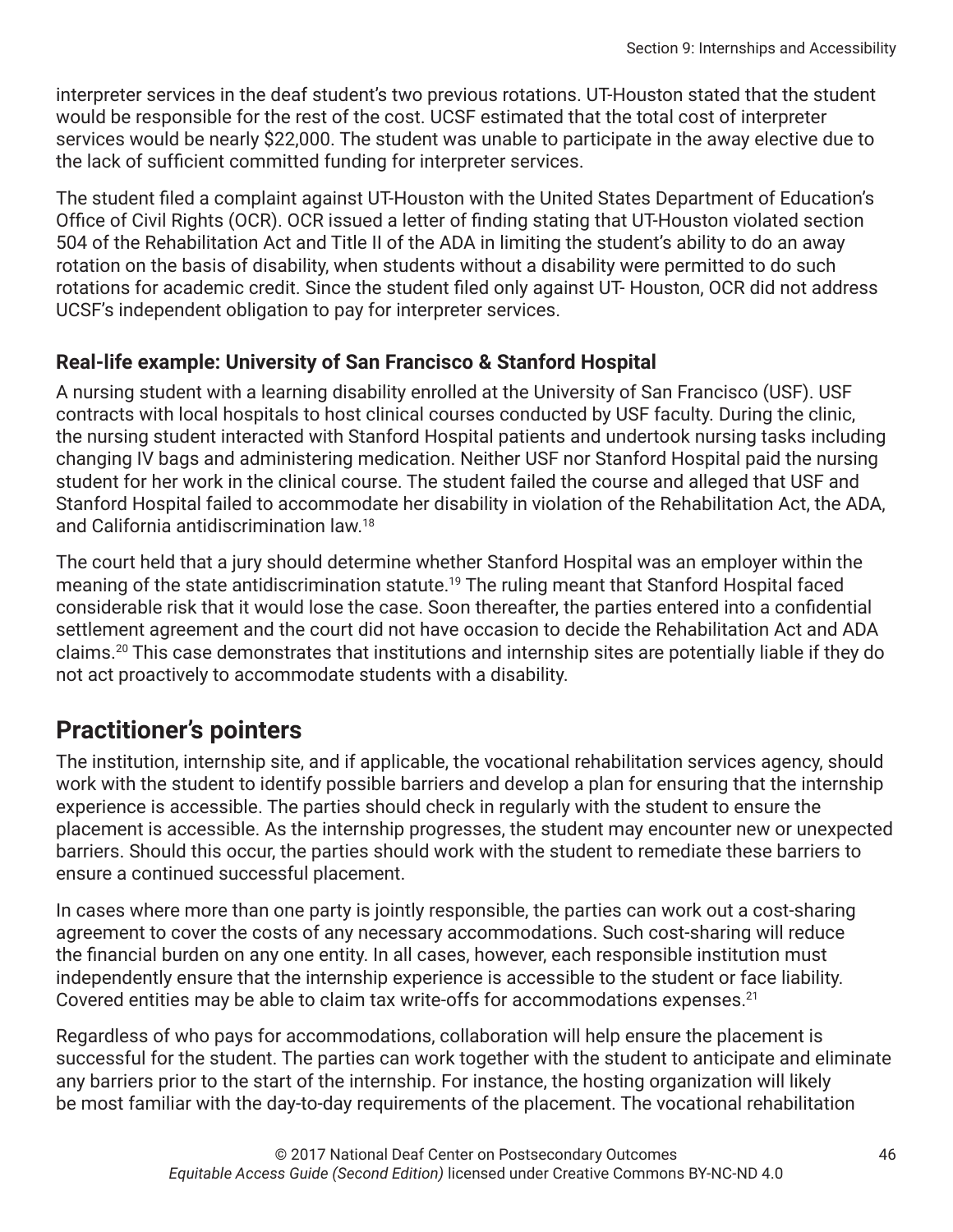services agency may have expertise in how to effectively accommodate the student during the internship. The college or university can provide guidance to ensure that the student meets the academic requirements associated with the placement. Working together, the parties can increase the chances that the placement is successful for the student.

#### **Endnotes**

- <sup>1</sup> *E.g.*, 42 U.S.C. § 12112(b)(2) (prohibiting employers from "participating in a contractual or other arrangement or relationship that has the effect of subjecting" a qualified individual to disability discrimination); 28 C.F.R. § 35.130(b)(1) (prohibiting public entities from discriminating on the basis of disability "directly or through contractual, licensing, or other arrangements"); 28 C.F.R. § 36.202(a) (same prohibition for places of public accommodation).
- 2 28 C.F.R. § 35.130 (Title II regulation applicable to public institutions of higher education); 28 C.F.R. § 36.202 (Title III regulation applicable to private institutions of higher education).
- 3 29 U.S.C. § 794; 34 C.F.R. 104.4(b)(2).
- 4 34 C.F.R. § 104.44(d) (section 504); 28 C.F.R. § 35.160 (Title II); 28 C.F.R. § 36.303 (Title III).
- 5 42 U.S.C. § 12112(a).
- <sup>6</sup> *See, e.g.*, the guidance that the United States Equal Employment Opportunity Commission (EEOC) has published for employers about their obligations under the ADA, available at **[www.eeoc.](http://www.eeoc.gov/facts/ada17/html) [gov/facts/ada17/html](http://www.eeoc.gov/facts/ada17/html)**. Covered entities must engage in an interactive process with the individual with a disability regarding what reasonable accommodations to provide. *See, e.g.*, the EEOC enforcement guidance on reasonable accommodations and undue hardship available at **[www.eeoc.gov/policy/docs/accommodation.html](http://www.eeoc.gov/policy/docs/accommodation.html)**.
- <sup>7</sup> *See, e.g.*, 42 U.S.C. § 12112(b)(1). Individuals labeled as "independent contractors" may be employees if they establish that on the job they were actually employees and not independent contractors. *See, e.g., Gulino v. N.Y. State Educ. Dep't*, 460 F.3d 361, 377-78 (2d Cir. 2006).
- <sup>8</sup> See, e.g., the informal guidance that the EEOC has published on when interns may be employees, available at **[www.eeoc.gov/foia/letters/2011//when\\_interns\\_may\\_be\\_employees.hml](http://www.eeoc.gov/foia/letters/2011//when_interns_may_be_employees.hml)**; but *see, e.g., O'Connor v. Davis*, 126 F.3d 112 (2d Cir. 1997) (sex discrimination case holding that a student's receipt of federal work- study funding through the school did not establish her as an employee for the hosting organization).
- 9 See the informal guidance that the EEOC has published on when interns may be employees, available at **[www.eeoc.gov/foia/letters/2011//when\\_interns\\_may\\_be\\_employees.hml](http://www.eeoc.gov/foia/letters/2011//when_interns_may_be_employees.hml)** (collecting cases).